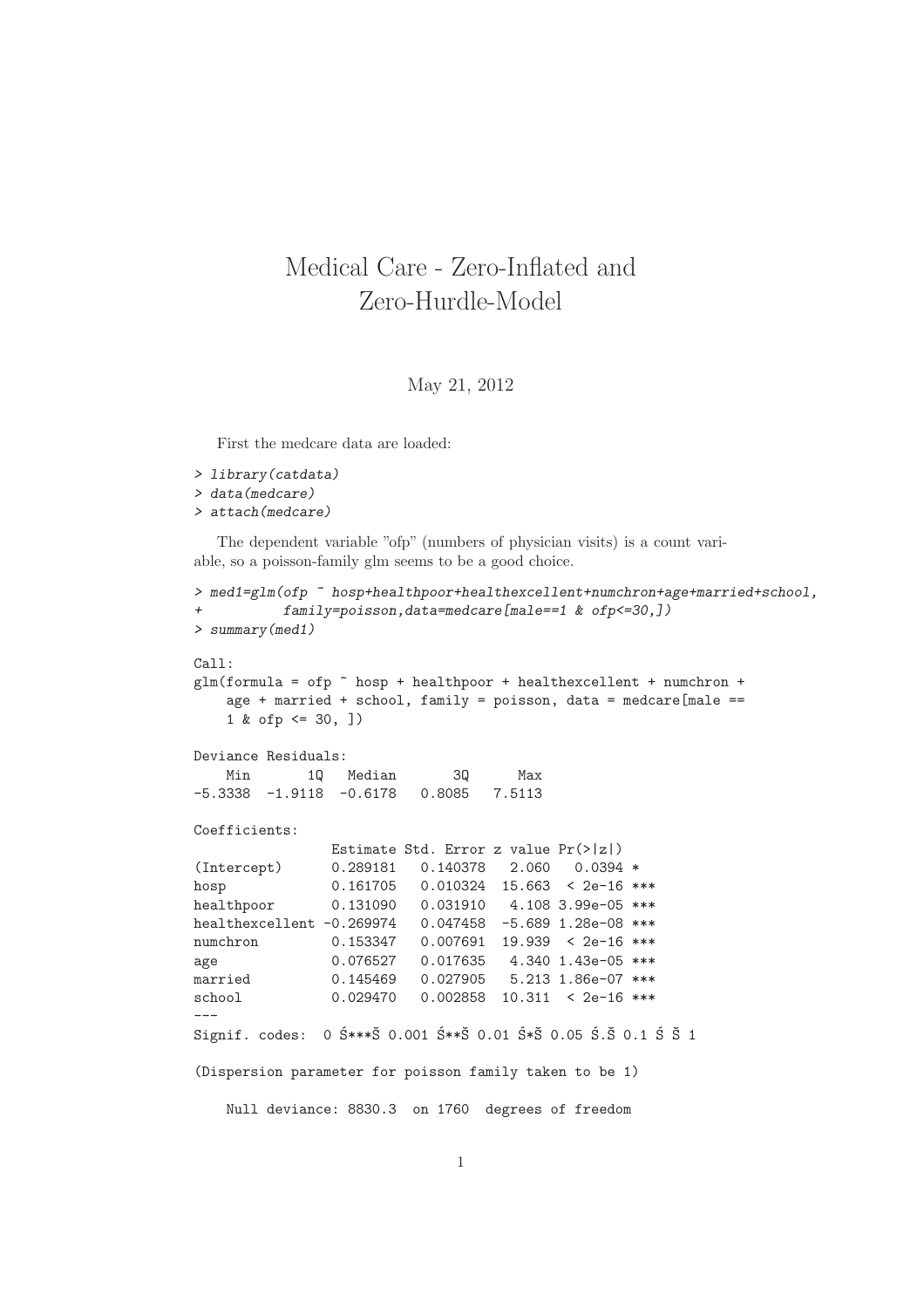Residual deviance: 7655.9 on 1753 degrees of freedom AIC: 12502

Number of Fisher Scoring iterations: 5

In many real-world datasets the variance of count-data is higher than predicted by the Poisson distribution, so we fit a quasi-Poisson model with dispersion parameter.

```
> med2=glm(ofp ~ hosp+healthpoor+healthexcellent+numchron+age+married+school,
          family=quasipoisson,data=medcare[male==1 & ofp <= 30,])
> summary(med2)
Call:
glm(formula = ofp n hosp + healthpoor + healthexcellent + numchron +
    age + married + school, family = quasipoisson, data = medcare[male ==
    1 & ofp \leq 30,])
Deviance Residuals:
   Min 1Q Median 3Q Max
-5.3338 -1.9118 -0.6178 0.8085 7.5113
Coefficients:
                Estimate Std. Error t value Pr(>|t|)
(Intercept) 0.289181 0.304171 0.951 0.34188
hosp 0.161705 0.022371 7.228 7.26e-13 ***
healthpoor 0.131090 0.069142 1.896 0.05813 .
healthexcellent -0.269974 0.102833 -2.625 0.00873 **
numchron 0.153347 0.016664 9.202 < 2e-16 ***
age 0.076527 0.038211 2.003 0.04536 *
married 0.145469 0.060465 2.406 0.01624 *
school 0.029470 0.006193 4.759 2.11e-06 ***
---
Signif. codes: 0 5***\overline{5} 0.001 5**\overline{5} 0.01 5*\overline{5} 0.05 5.\overline{5} 0.1 5.\overline{5} 1
(Dispersion parameter for quasipoisson family taken to be 4.695025)
    Null deviance: 8830.3 on 1760 degrees of freedom
Residual deviance: 7655.9 on 1753 degrees of freedom
AIC: NA
Number of Fisher Scoring iterations: 5
With an estimated dispersion parameter of 4.69 the standard errors are much
bigger now. An alternative to a quasi-poisson model is to use the negative
binomial distribution.
> library(MASS)
```

```
> med3=glm.nb(ofp ~ hosp+healthpoor+healthexcellent+numchron+age+married+school,
              data= medcare [male==1 \& of p<=30, ]> summary(med3)
```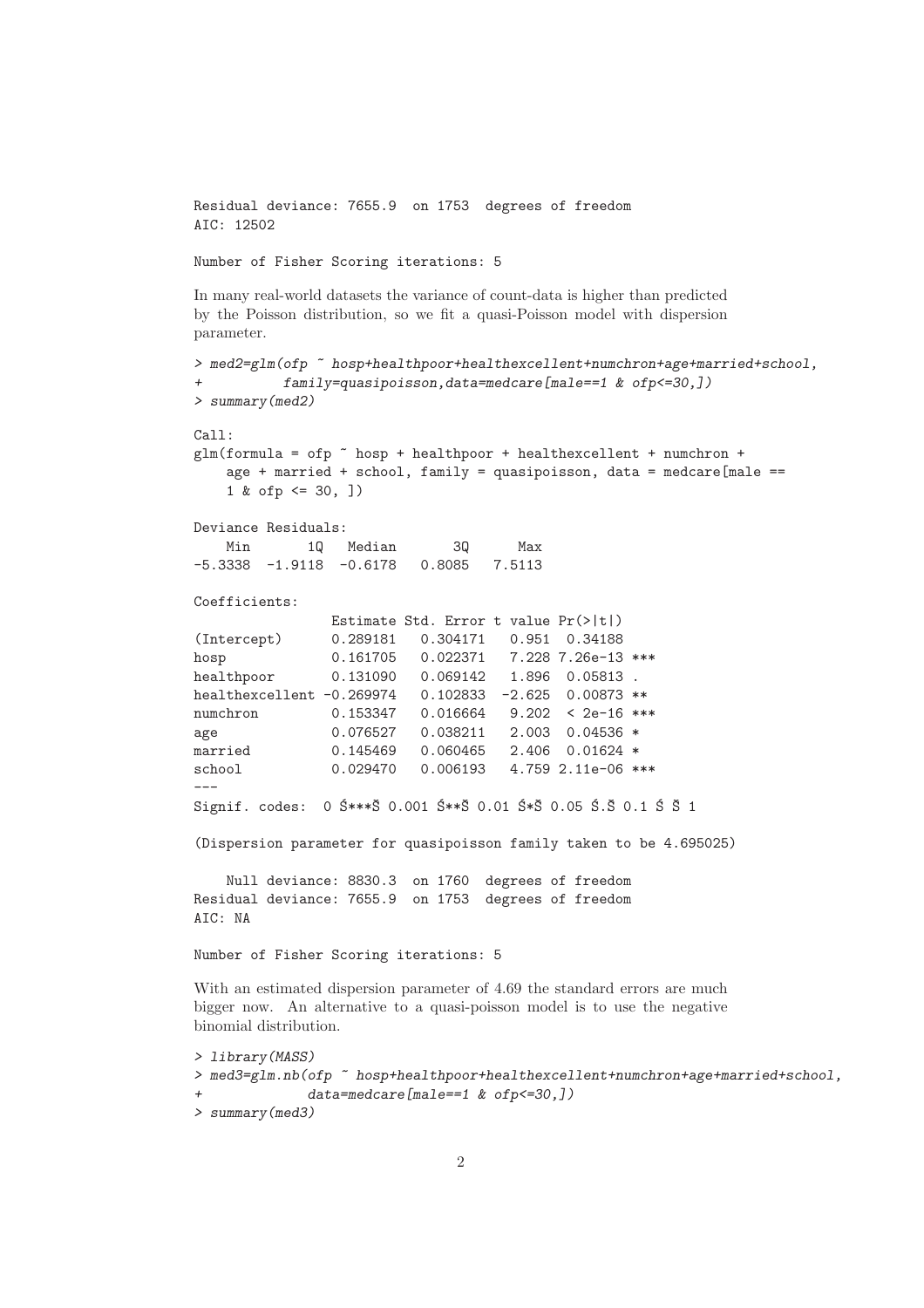Call:  $glm.nb (formula = ofp * hosp + healthpoor + healthexcellent +$ numchron + age + married + school, data = medcare[male == 1 & ofp <= 30, ], init.theta = 1.235593605, link = log) Deviance Residuals: Min 1Q Median 3Q Max -2.4084 -0.9827 -0.2823 0.3482 3.0269 Coefficients: Estimate Std. Error z value Pr(>|z|) (Intercept) 0.201812 0.317908 0.635 0.52555 hosp 0.226922 0.032299 7.026 2.13e-12 \*\*\* healthpoor 0.198313 0.079353 2.499 0.01245 \* healthexcellent -0.290092 0.093235 -3.111 0.00186 \*\* numchron 0.171727 0.018834 9.118 < 2e-16 \*\*\* age 0.075012 0.040340 1.859 0.06296 . married 0.166799 0.060681 2.749 0.00598 \*\* school 0.030996 0.006335 4.893 9.92e-07 \*\*\* --- Signif. codes: 0  $5***\overline{5}$  0.001  $5**\overline{5}$  0.01  $5*\overline{5}$  0.05  $5.\overline{5}$  0.1  $5.\overline{5}$  1 (Dispersion parameter for Negative Binomial(1.2356) family taken to be 1) Null deviance: 2293.3 on 1760 degrees of freedom Residual deviance: 2040.5 on 1753 degrees of freedom AIC: 9291.5 Number of Fisher Scoring iterations: 1 Theta: 1.2356 Std. Err.: 0.0581 2 x log-likelihood: -9273.4800 In this model the standard errors are slightly lower with the result that "healthexcellent" and "married" are now significant. (level=0.05) In count data there are often much more zeros than expected. Therefore one can fit a "zero-inflated" model using the pscl package. In the first "zero-inflated" model one assumes that the occurence of zeros does depend on covariates: > library(pscl)

```
> med4=zeroinfl(ofp ~ hosp+healthpoor+healthexcellent+numchron+age+married+school|1,
                 data= medcare [male = = 1 & ofp < = 30,])
> summary(med4)
C_{2}11\cdotzeroinfl(formula = ofp \tilde{ } hosp + healthpoor + healthexcellent + numchron + age + married +
    1 & ofp <= 30, ])
```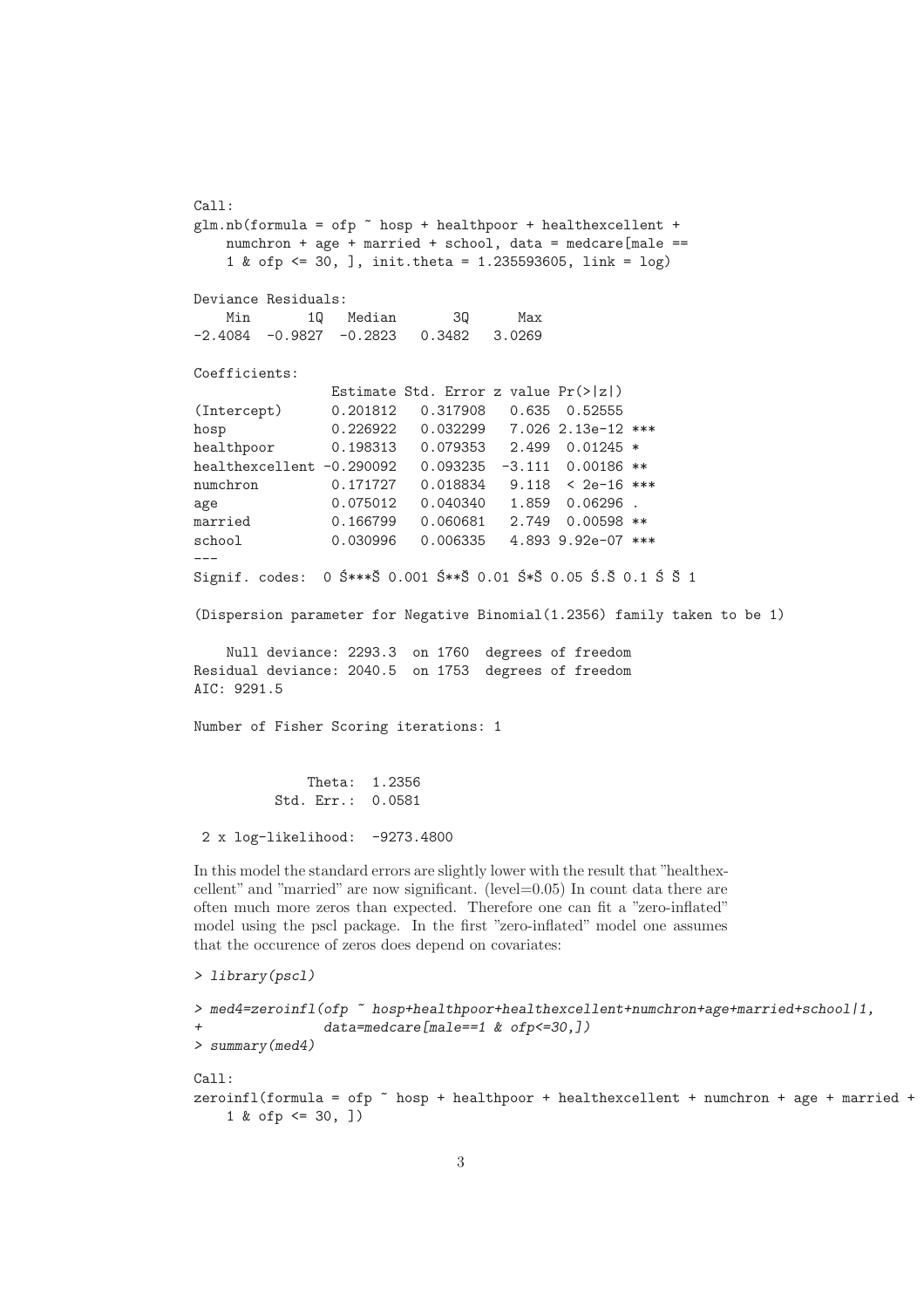```
Pearson residuals:
   Min 1Q Median 3Q Max
-1.7341 -1.1258 -0.3746 0.6335 7.4442
Count model coefficients (poisson with log link):
               Estimate Std. Error z value Pr(>|z|)
(Intercept) 1.185461 0.145168 8.166 3.18e-16 ***
hosp 0.135716 0.010674 12.715 < 2e-16 ***
healthpoor 0.152397 0.031970 4.767 1.87e-06 ***
healthexcellent -0.220640 0.050046 -4.409 1.04e-05 ***
numchron 0.102397 0.007998 12.803 < 2e-16 ***
age 0.024986 0.018062 1.383 0.167
married 0.023912 0.028614 0.836 0.403
school 0.015762 0.002950 5.343 9.15e-08 ***
Zero-inflation model coefficients (binomial with logit link):
          Estimate Std. Error z value Pr(>|z|)
(Intercept) -1.51681 0.06359 -23.85 <2e-16 ***
---
Signif. codes: 0 '***' 0.001 '**' 0.01 '*' 0.05 '.' 0.1 ' ' 1
Number of iterations in BFGS optimization: 14
Log-likelihood: -5577 on 9 Df
In the second "zero-inflated" model the occurence of zeros can depend on co-
variates:
> med5=zeroinfl(ofp ~ hosp+healthpoor+healthexcellent+numchron+age+married+school,
              data= medcare [male = = 1 & ofp < = 30,])
> summary(med5)
Ca11:zeroinfl(formula = ofp \tilde{ } hosp + healthpoor + healthexcellent + numchron + age + married +
   1 & ofp <= 30, ])
Pearson residuals:
   Min 1Q Median 3Q Max
-3.5146 -1.0496 -0.4430 0.6023 7.9454
Count model coefficients (poisson with log link):
              Estimate Std. Error z value Pr(>|z|)
(Intercept) 1.22709 0.14415 8.513 < 2e-16 ***
hosp 0.13549 0.01069 12.676 < 2e-16 ***
healthpoor 0.15193 0.03195 4.755 1.98e-06 ***
healthexcellent -0.20314     0.04859 -4.181     2.90e-05 ***
numchron 0.10045 0.00797 12.604 < 2e-16 ***
age 0.02212 0.01800 1.229 0.219
married 0.01771 0.02825 0.627 0.531
school 0.01485 0.00292 5.087 3.64e-07 ***
```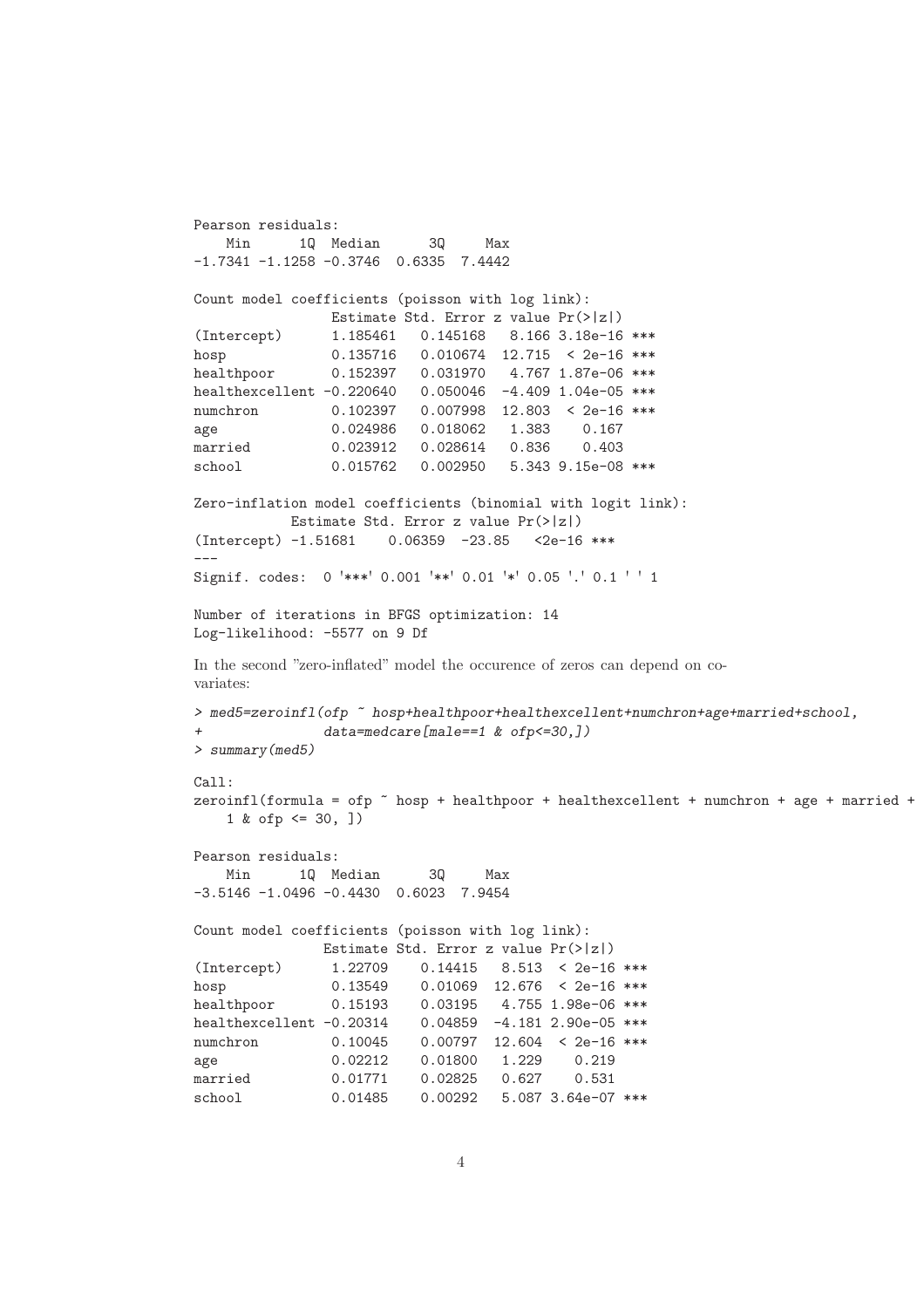```
Zero-inflation model coefficients (binomial with logit link):
              Estimate Std. Error z value Pr(>|z|)
(Intercept) 3.13374 0.88944 3.523 0.000426 ***
hosp -0.60179 0.15686 -3.836 0.000125 ***
healthpoor 0.21235 0.24601 0.863 0.388050
healthexcellent 0.26134 0.21546 1.213 0.225149
numchron -0.47280 0.06538 -7.231 4.78e-13 ***
age -0.34563 0.11432 -3.023 0.002500 **
married -0.69907 0.14796 -4.725 2.31e-06 ***
school -0.09232 0.01674 -5.515 3.50e-08 ***
---
Signif. codes: 0 '***' 0.001 '**' 0.01 '*' 0.05 '.' 0.1 ' ' 1
Number of iterations in BFGS optimization: 21
Log-likelihood: -5491 on 16 Df
An alternative to "zero-inflation" is the "zero-hurdle" model. In the following
similar models as above are fitted.
> med6=hurdle(ofp ~ hosp+healthpoor+healthexcellent+numchron+age+married+school|1
+ ,data=medcare[male==1 & ofp<=30,])
> summary(med6)
Call:
hurdle(formula = ofp \tilde{ } hosp + healthpoor + healthexcellent + numchron + age + married + sc
   1 & ofp \leq 30,])
Pearson residuals:
   Min 1Q Median 3Q Max
-1.7065 -1.1225 -0.3671 0.6301 7.4080
Count model coefficients (truncated poisson with log link):
               Estimate Std. Error z value Pr(>|z|)
(Intercept) 1.228410 0.144000 8.531 < 2e-16 ***
hosp 0.135443 0.010691 12.669 < 2e-16 ***
healthpoor 0.152058 0.031945 4.760 1.94e-06 ***
healthexcellent -0.204398  0.048755 -4.192  2.76e-05 ***
numchron 0.100331 0.007964 12.599 < 2e-16 ***
age 0.022058 0.017985 1.226 0.220
married 0.017420 0.028232 0.617 0.537
school 0.014812 0.002919 5.075 3.88e-07 ***
Zero hurdle model coefficients (binomial with logit link):
          Estimate Std. Error z value Pr(>|z|)
(Intercept) 1.47077 0.06114 24.06 <2e-16 ***
---
Signif. codes: 0 '***' 0.001 '**' 0.01 '*' 0.05 '.' 0.1 ' ' 1
Number of iterations in BFGS optimization: 14
Log-likelihood: -5582 on 9 Df
> med7=hurdle(ofp ~ hosp+healthpoor+healthexcellent+numchron+age+married+school,
```